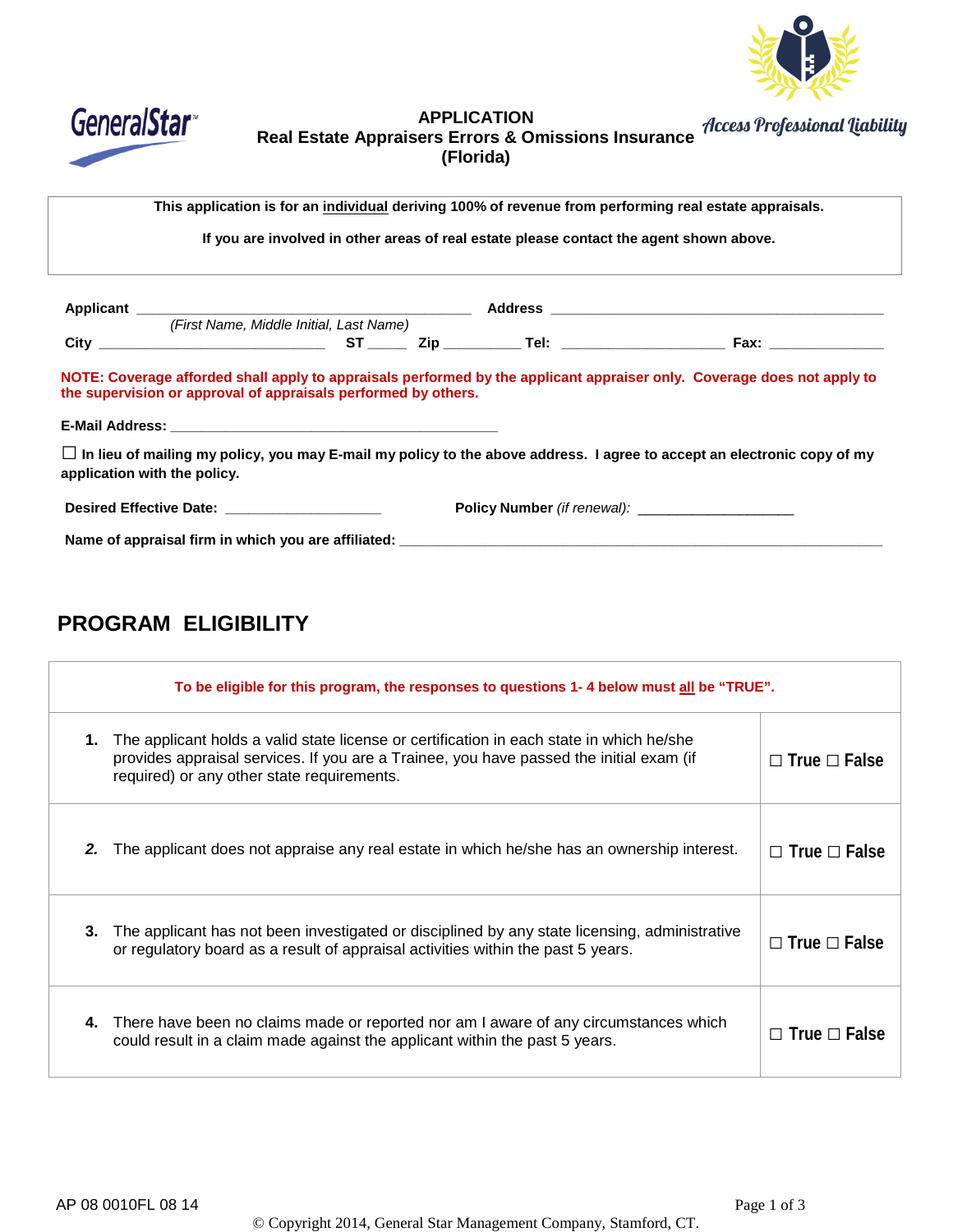## **PRIOR ACTS DATE/RETROACTIVE DATE**

| 5. | The applicant currently has an active Appraisers Errors & Omissions Insurance Policy?<br>(MUST CHECK ONE)                                                                                                                                                                                                                                                                                                                                                                                                                                                                                                                                                                                                                                           | True   1 False |
|----|-----------------------------------------------------------------------------------------------------------------------------------------------------------------------------------------------------------------------------------------------------------------------------------------------------------------------------------------------------------------------------------------------------------------------------------------------------------------------------------------------------------------------------------------------------------------------------------------------------------------------------------------------------------------------------------------------------------------------------------------------------|----------------|
| 6. | If question 5 is "TRUE", what is the Prior Acts Date on your current policy (also known as the<br><b>Retroactive Date)?</b><br>INFORMATION ONLY. The Prior Acts Date (also known as the Retroactive Date) is typically found on the<br>Declarations Page, which is the first page of the policy. If it is not included on the Declarations Page, it will be<br>included in one of the endorsements attached to your policy. All Errors & Omissions policies are assigned a Prior<br>Acts Date, enter the date in question #6 (above) as it appears on your Declarations Page or endorsement. If the<br>assigned Prior Acts Dates is "N/A" this typically means you have assigned Full Prior Acts Coverage, in which case<br>Group 2 Premiums apply. | MM/DD/YYYY     |

## **RESIDENTIAL VS COMMERCIAL PREMIUM**

|    | To be eligible for the Residential Premiums shown below, the responses to questions 7-9 must all be "TRUE".<br>All others use the Commercial Premium schedule shown below |                          |  |  |
|----|---------------------------------------------------------------------------------------------------------------------------------------------------------------------------|--------------------------|--|--|
| 7. | In the last fiscal year, 80% or more of the applicant's revenues have been derived from residential<br>appraisals.                                                        | $\Box$ True $\Box$ False |  |  |
| 8. | Within the last fiscal year, the applicant has not appraised any properties valued at greater than<br>\$3,000,000.                                                        | $\Box$ True $\Box$ False |  |  |
| 9. | The applicant's total gross revenues did not exceed \$500,000 for the last three (3) year period.                                                                         | $\Box$ True $\Box$ False |  |  |

### **GROUP 1 PREMIUMS**

**To be eligible for Group 1 Premiums, the applicant:**

- **1. Has an active Appraisers Errors and Omissions Insurance policy with a Prior Acts Date (also known as a Retroactive Date) in question 6 that is 8/1/2008 or more recent (a date between 8/1/2008 and today); or**
- **2. Does NOT have an active Appraisers E&O insurance policy (i.e., your response to question 5 is "FALSE").**

| Per Claim/ Annual Aggregate Limit | <b>RESIDENTIAL</b>                                                                             | <b>COMMERCIAL</b> |  |
|-----------------------------------|------------------------------------------------------------------------------------------------|-------------------|--|
| <b>Select Desired Limit</b>       | To be eligible for the residential premium your responses to questions 7-9 must all be "true". |                   |  |
| \$300,000 / \$600,000             | \$570                                                                                          | \$672             |  |
| \$500,000 / \$1,000,000           | \$651                                                                                          | \$768             |  |
| \$1,000,000 / \$1,000,000         | \$680                                                                                          | \$819             |  |
| \$1,000,000 / \$2,000,000         | \$739                                                                                          | \$869             |  |

#### **GROUP 2 PREMIUMS**

**Group 2 Premiums apply to any applicant who does not qualify for Group 1, including if the Prior Acts Date (also known as a Retroactive Date) in question 6 is either:**

**1. 7/31/2008 or older; or**

**2. "None", "Not Applicable", "N/A", "Full" or "Unlimited".**

| Per Claim/ Annual Aggregate Limit | <b>RESIDENTIAL</b>                                                                             | <b>COMMERCIAL</b> |  |
|-----------------------------------|------------------------------------------------------------------------------------------------|-------------------|--|
| <b>Select Desired Limit</b>       | To be eligible for the residential premium your responses to questions 7-9 must all be "true". |                   |  |
| \$300,000 / \$600,000             | \$756                                                                                          | \$891             |  |
| \$500,000 / \$1,000,000           | \$863                                                                                          | \$1,018           |  |
| \$1,000,000 / \$1,000,000         | \$901                                                                                          | \$1,086           |  |
| \$1,000,000 / \$2,000,000         | \$979                                                                                          | \$1,152           |  |

|         | Enter the premium YOU selected from above: \$                     | <b>Premium Due</b> |  |  |
|---------|-------------------------------------------------------------------|--------------------|--|--|
| Premium | A standard DEDUCTIBLE of \$0.00 per claim applies to each policy. |                    |  |  |

**If you have an active and in-force Appraisers Errors & Omissions Insurance you need prior acts coverage. Attach a copy of your current policy's declaration page showing the prior acts date (also known as the retroactive date) when submitting this application. Notice: the premium will be corrected if such date contradicts a response to questions 5 or 6.**

© Copyright 2014, General Star Management Company, Stamford, CT.